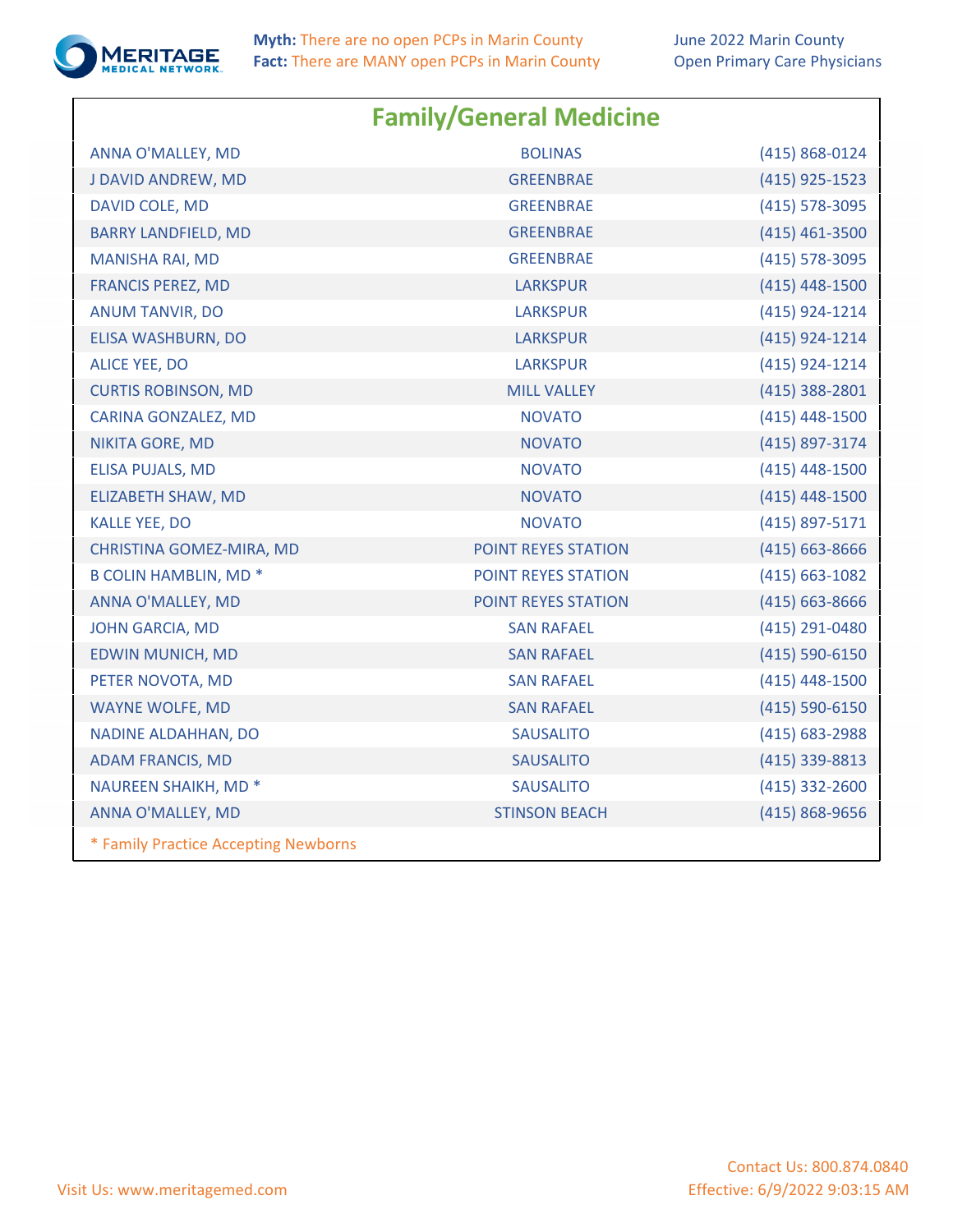

**Myth:** There are no open PCPs in Marin County **Fact:** There are MANY open PCPs in Marin County

|                                 | <b>Internal Medicine</b> |                  |
|---------------------------------|--------------------------|------------------|
| <b>MARY ROSE FABI, MD</b>       | <b>GREENBRAE</b>         | (415) 925-7086   |
| <b>CAROLYN SHORE, MD</b>        | <b>LARKSPUR</b>          | $(415)$ 448-1500 |
| <b>GURKAMAL HANS, MD</b>        | <b>NOVATO</b>            | (415) 897-3174   |
| <b>JEANETTE KROLIKOWSKI, DO</b> | <b>NOVATO</b>            | $(415)$ 448-1500 |
| <b>GURMANPAL SANDHU, MD</b>     | <b>NOVATO</b>            | (415) 897-3174   |
| <b>KYLE GLOVER, MD</b>          | <b>SAN RAFAEL</b>        | (415) 492-3333   |
| <b>JOSEPH HABIS, MD</b>         | <b>SAN RAFAEL</b>        | (415) 492-3333   |
| ELLEN ROSENTHAL, MD             | <b>SAN RAFAEL</b>        | $(415)$ 448-1500 |
| MARIA WEBSTER-LONGIN, MD        | <b>SAN RAFAEL</b>        | (415) 448-1500   |